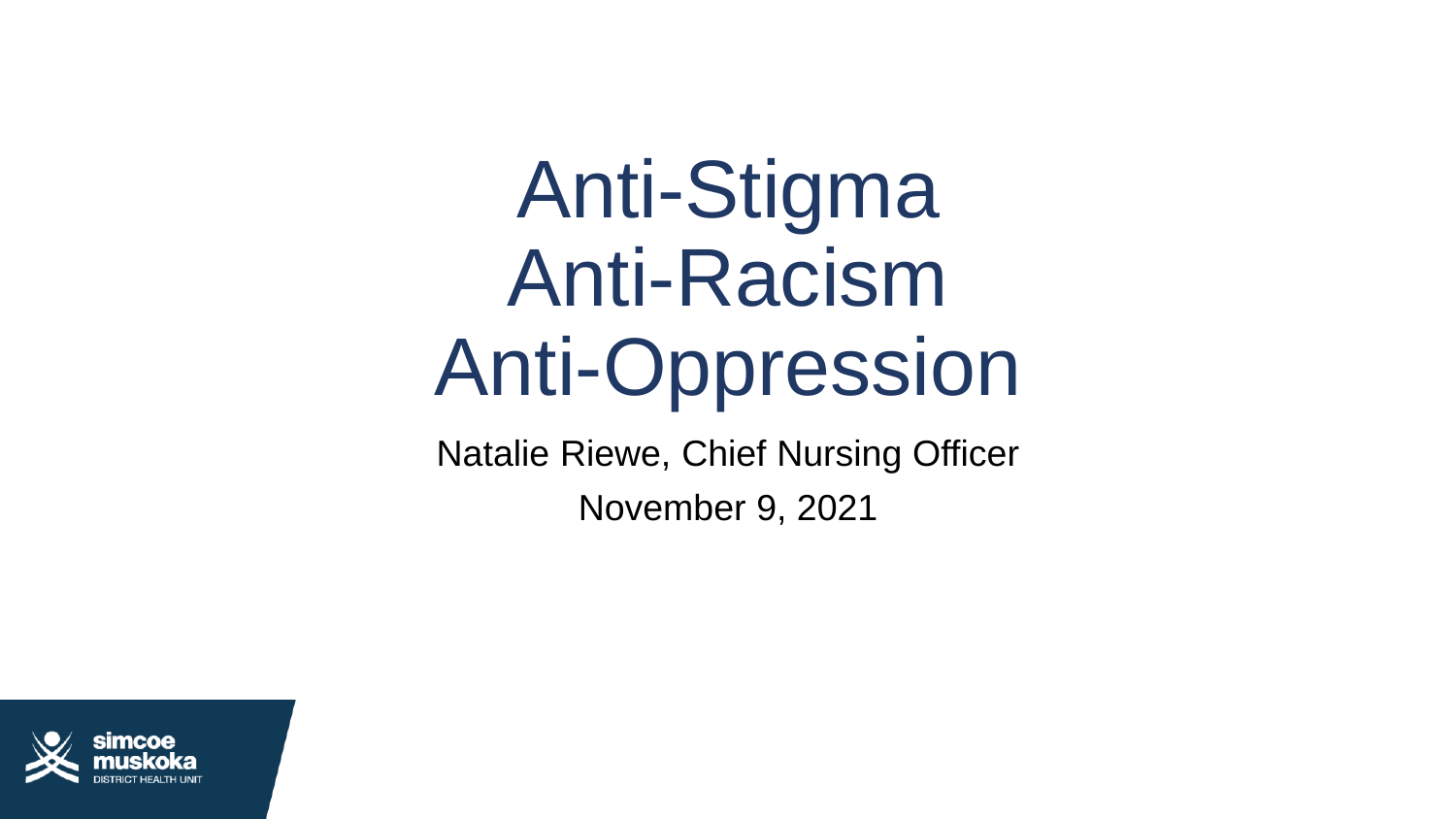## Objective & Overview

Objective: That our clients experience care at our COVID-19 immunization clinics that is free from stigma, racism and oppression so that we do not cause harm.

- This is not intended as a comprehensive anti-stigma or antiracism or anti-opression education session.
- This is intended as an opportunity to briefly reflect, review and refresh our knowledge and prepare to provide care, free of intentional and unintentional stigma, racism & opression.

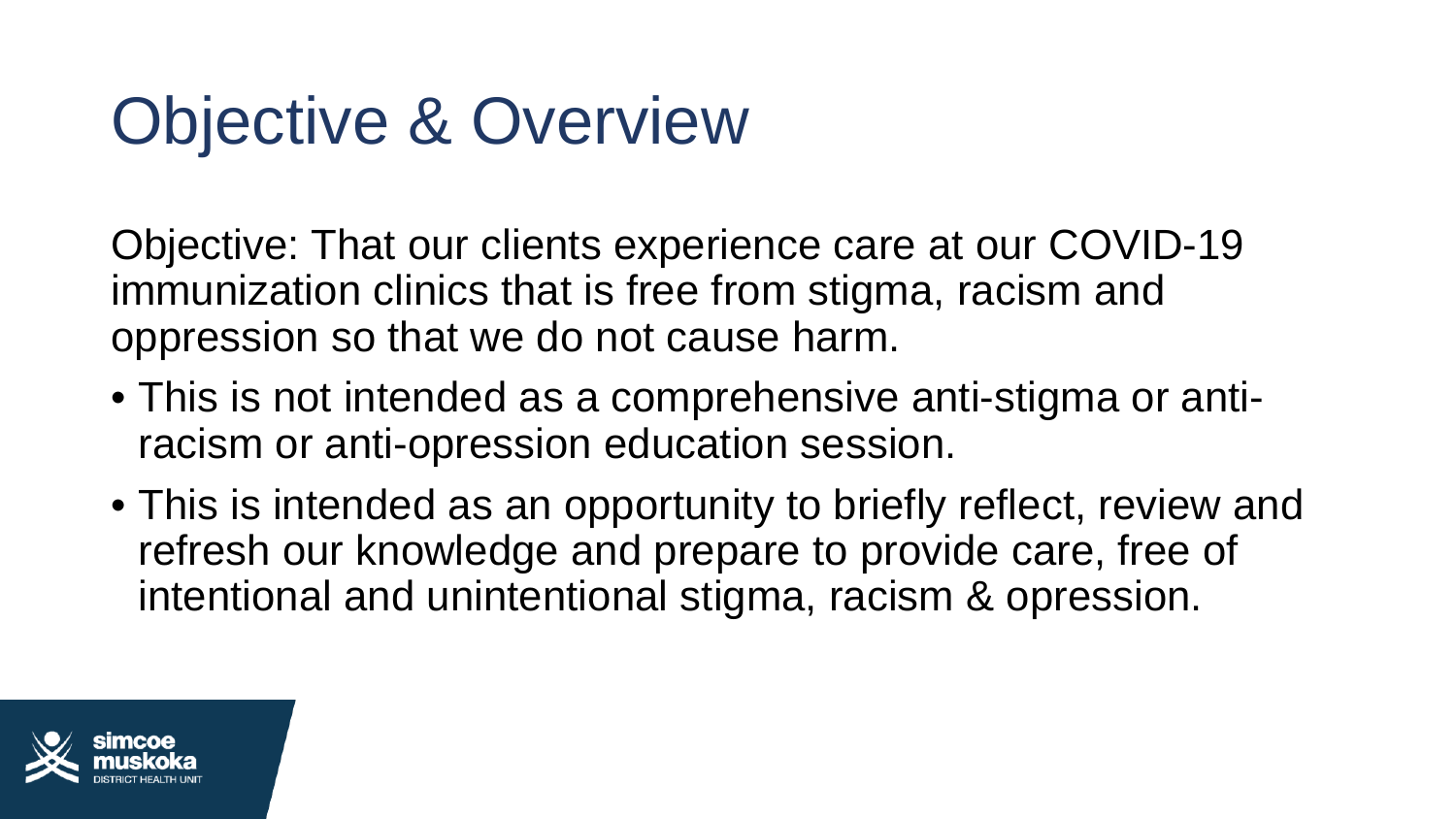#### Stigma and Racism in the Health System





[Voices for inclusion -](https://www.canada.ca/en/public-health/services/video/voices-inclusion.html) Canada.ca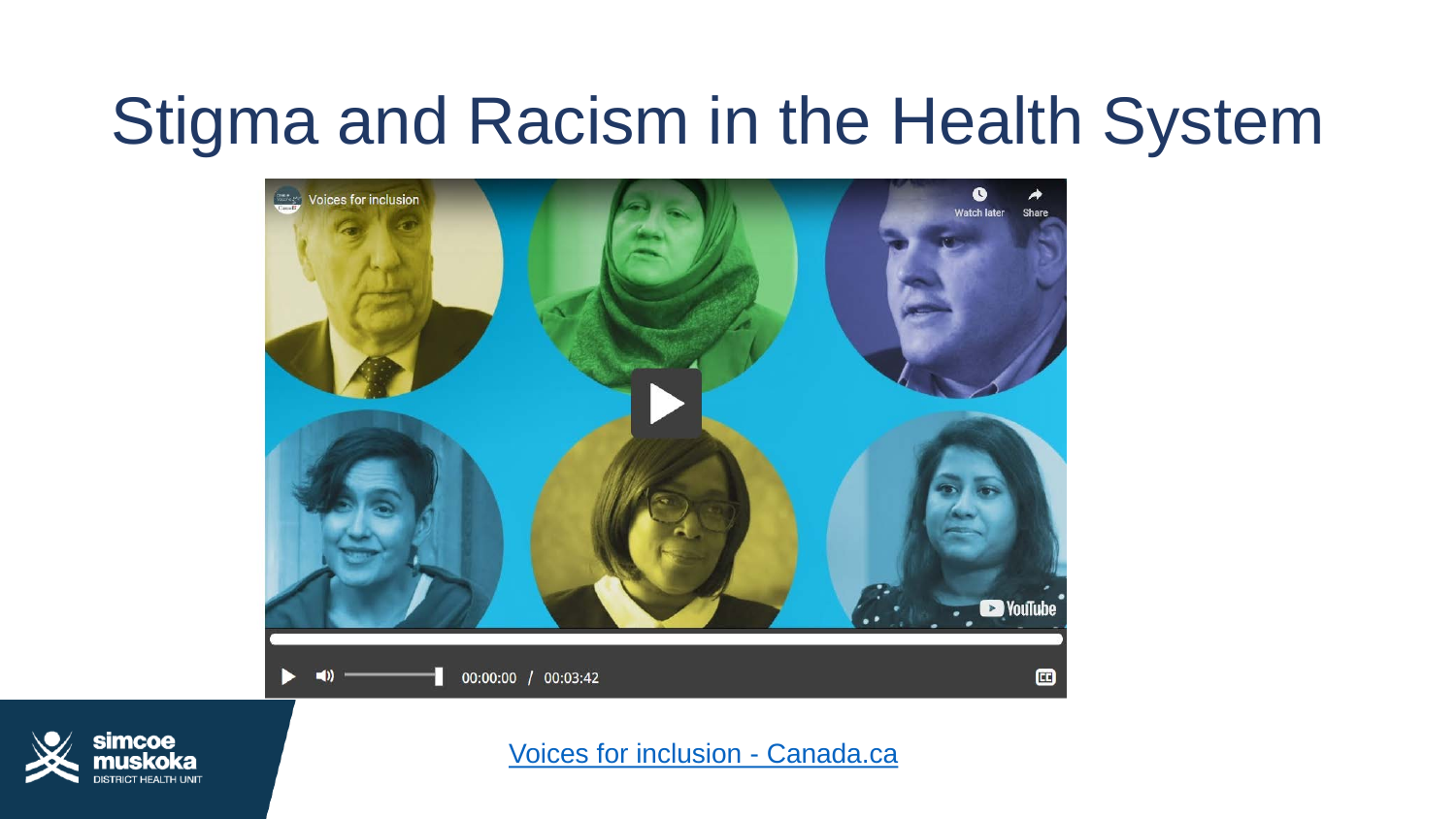#### Which groups of people may have experienced inequities during the pandemic?

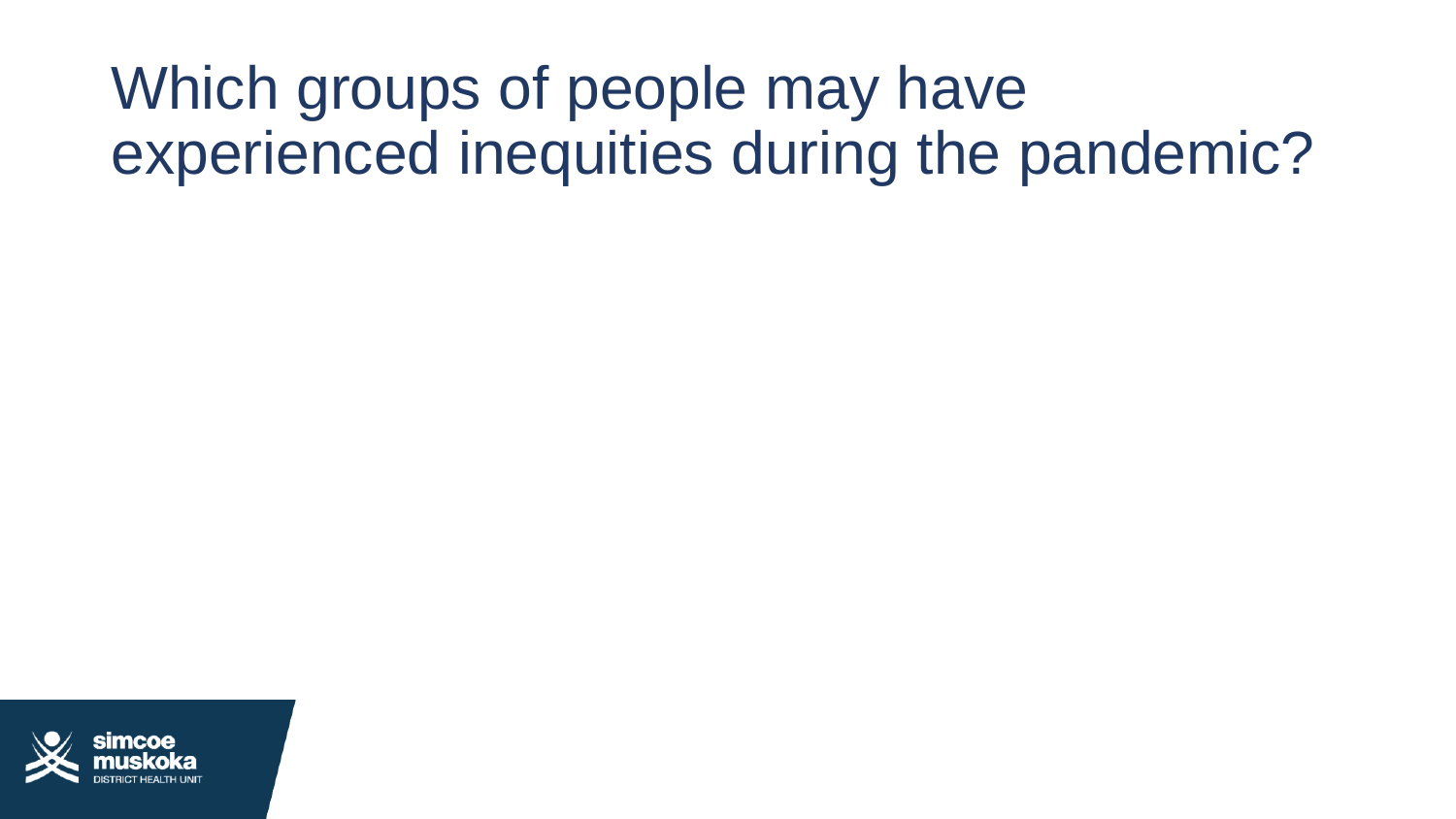## May 16

Simcoe Muskoka Population (12+), Dose 1 Vaccine Coverage, by **Ethno-Cultural Diversity, Area-based Analysis** 



#### October 24

Simcoe Muskoka Population (12+), Dose 1 Vaccine Coverage, by **Ethno-Cultural Diversity, Area-based Analysis** 



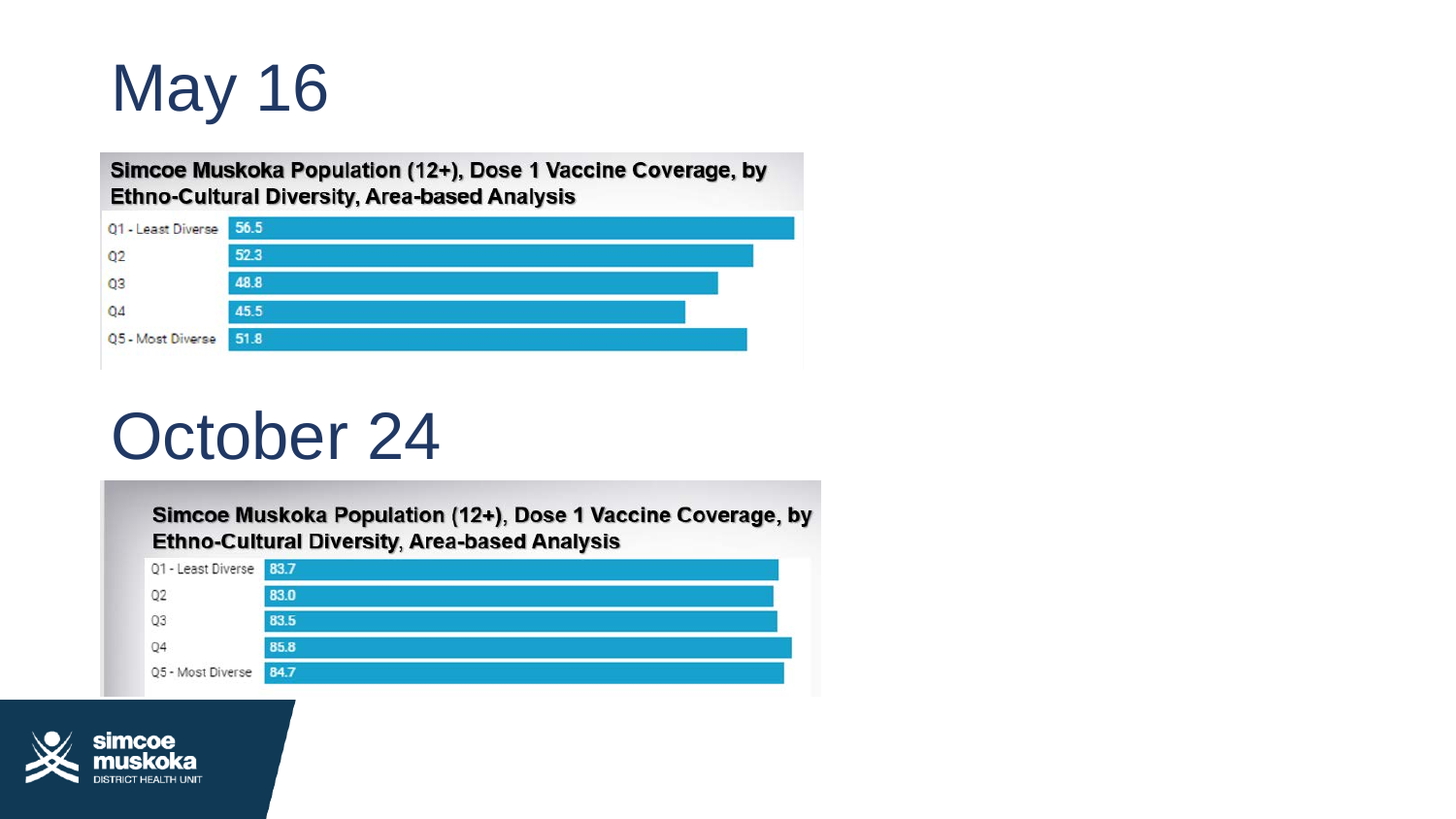## Stigma & Discrimination

#### **Stigma (belief)**

Stigma is a negative stereotype

[https://ontario.cmha.ca/docume](https://ontario.cmha.ca/documents/stigma-and-discrimination/) nts/stigma-and-discrimination/

#### **Discrimination (Action/behaviour)**

Discrimination is unfair treatment due to a person's identity, which includes race, ancestry, place of origin, colour, ethnic origin, citizenship, creed, sex, sexual orientation, gender identity, gender expression, age, marital status, family status or disability, including mental disorder.

[https://ontario.cmha.ca/documents/s](https://ontario.cmha.ca/documents/stigma-and-discrimination/) tigma-and-discrimination/

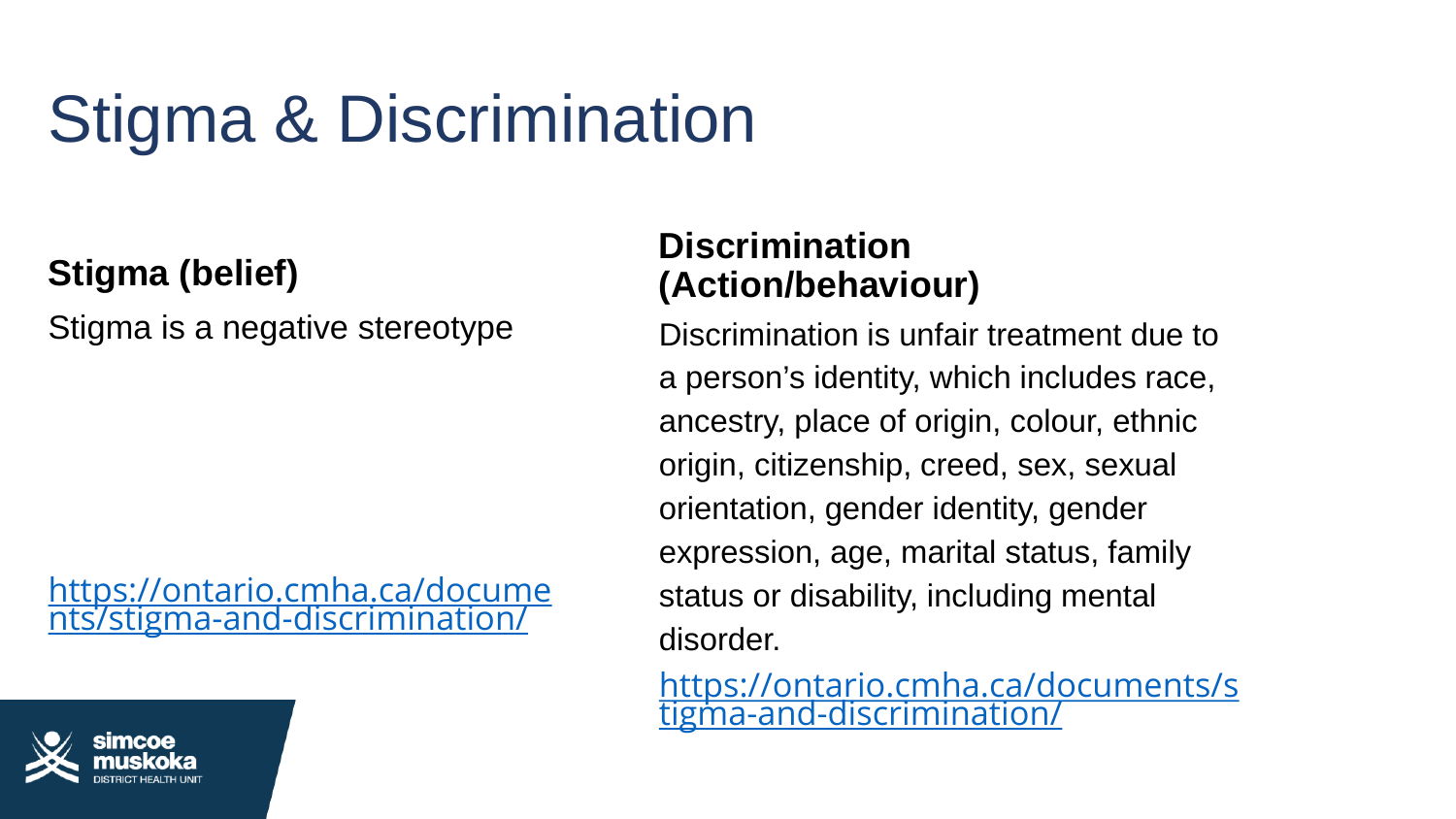• is an ideology that either directly or indirectly asserts that one group is inherently superior to others. It can be openly displayed in racial jokes and slurs or hate crimes but it can be more deeply rooted in attitudes, values and stereotypical beliefs. In some cases, these are unconsciously held and have become deeply embedded in systems and institutions that have evolved over time. Racism operates at a number of levels, in particular, individual, systemic and societal.

http://www.ohrc.on.ca/en/racial-<br>[discrimination-race-and-racism-fact-](http://www.ohrc.on.ca/en/racial-discrimination-race-and-racism-fact-sheet)<br>sheet

## Racism Oppression

• Oppression is the use of power to disempower, marginalize, silence or otherwise subordinate one social group or category, often in order to further empower and/or privilege the oppressor. Social oppression may not require formally established organizational support to achieve its desired effect; it may be applied on a more informal, yet more focused, individual basis.

[https://theantioppressionnetwork.com/w](https://theantioppressionnetwork.com/what-is-anti-oppression/) hat-is-anti-oppression/

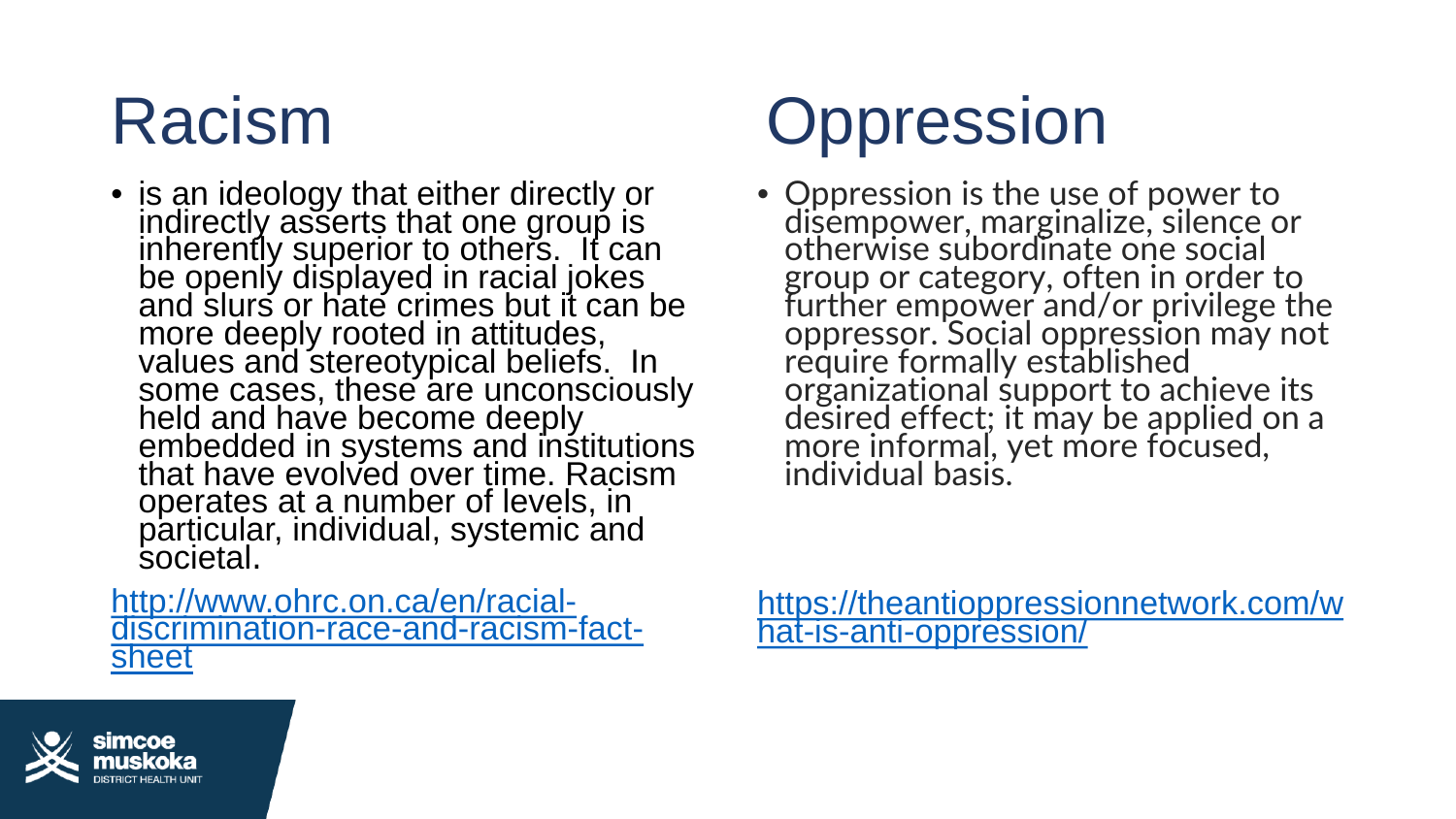## Code Of Conduct – College of Nurses

#### **#1 Nurses respect the dignity of patients and treat them as individuals**

- 1.1 Nurses treat patients with care and compassion.
- 1.2 Nurses show respect to patients' culture, identity, beliefs, values and goals.
- 1.3 Nurses take steps to maintain patients' privacy and dignity in the physical space where they are receiving care.
- 1.4 Nurses listen and collaborate with patients and any person the patients want involved in their care.
- 1.5 Nursing care is not judgmental and is free of discrimination.
- 1.6 Nurses reflect on and address their own practice and values that may affect their nursing care.
- 1.7 Nurses do not impose their personal beliefs and biases on patients. These include political, religious and cultural beliefs. If they see other health care team members doing this, nurses intervene.
- 1.8 When a nurse's own personal beliefs conflict with a patient's care plan, the nurse provides safe, compassionate and timely care to those patients, until other arrangements are in place.

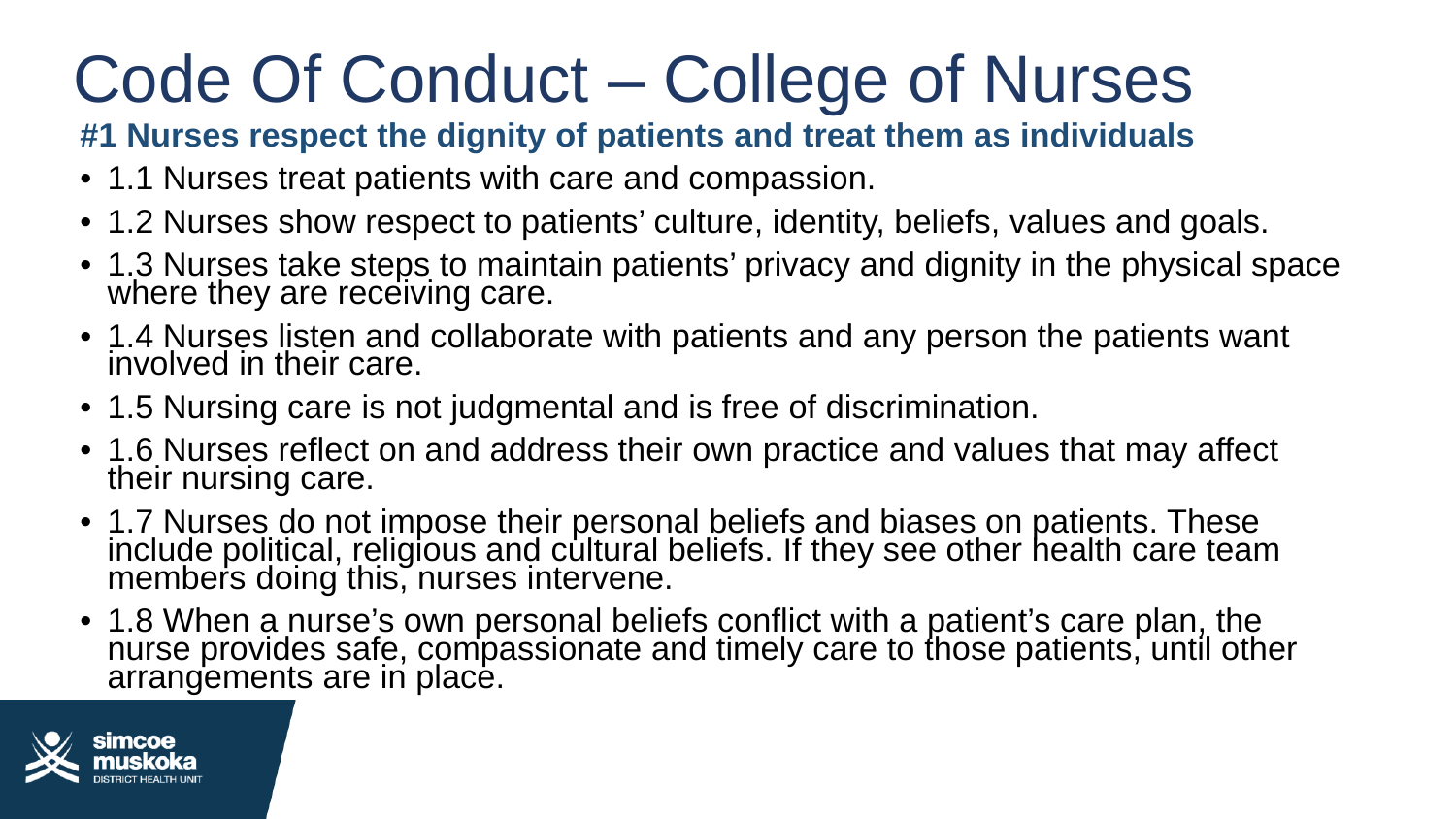## Adding new perspectives

**Cultural Sensitivity Cultural Competence**



• **Cultural Sensitivity** - awareness and appreciation of the values, norms, and beliefs characteristic of a cultural, ethnic, racial, or other group that is not one's own, accompanied by a willingness to adapt ones' behavior accordingly'

**<https://dictionary.apa.org/cultural-sensitivity>**

• **Cultural competence** — loosely defined as the ability to understand, appreciate and interact with people from cultures or belief systems different from one's own

**<https://www.apa.org/monitor/2015/03/cultural-competence>**

#### **Cultural Humility (a process) Cultural Safety**

- **Cultural Humility** which is the ability to be open and humble with regard to others' culture.
- **lifelong commitment to self-evaluation and self-critique**
- desire to **fix power imbalances**
- **develop partnerships with people and grow**

**https://www.apa.org/pi/families/resources/newsletter/2013/08/cultural-humilityups who advocate for others**

**Cultural Safety** - seeks to achieve better care through<br>being aware of difference, decolonising, considering<br>power relationships, implementing reflective practice, and by allowing the patient to determine whether a clinical encounter is safe

[Why cultural safety rather than cultural competency is required to achieve health equity: a literature review and recommended](https://equityhealthj.biomedcentral.com/articles/10.1186/s12939-019-1082-3)<br>definition | International Journal for Equity in Health | Full Text (biomedcentral.com)

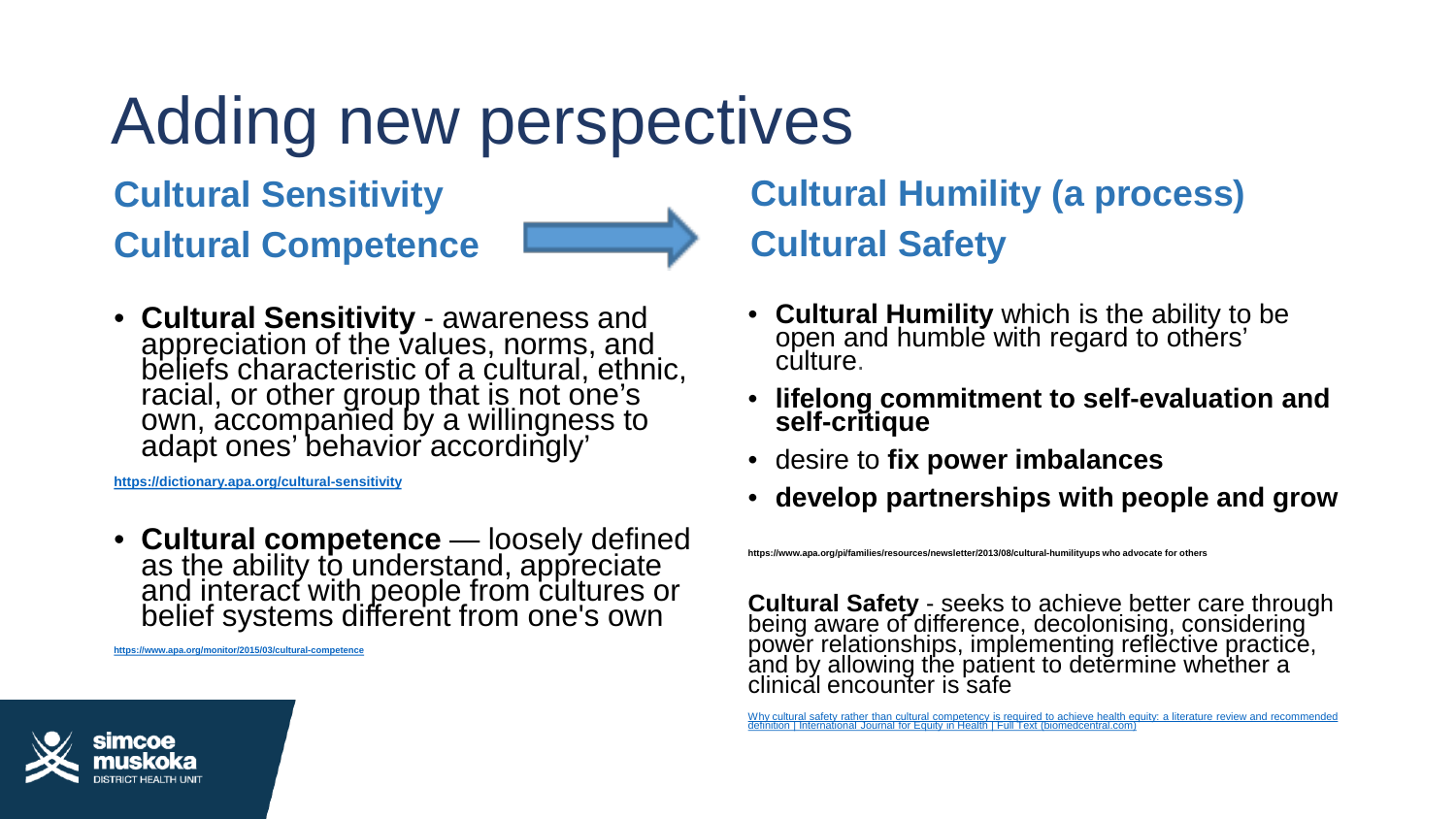#### Reflection & Practice Scenario #1

• You overhear a conversation between a nurse interacting with a client at an immunization clinic. The client informs the nurse they are very fearful of pain with the needle and are sitting with muscles tightened and shifting in the chair. The nurse informs the patient that needles do cause some pain and that because their skin is darker, it is thicker and therefore, it will hurt a little more than normal, but really not much at all and it will be over really quickly. They provide some distraction techniques including encouraging the client to wiggle their toes and proceed to immunize.

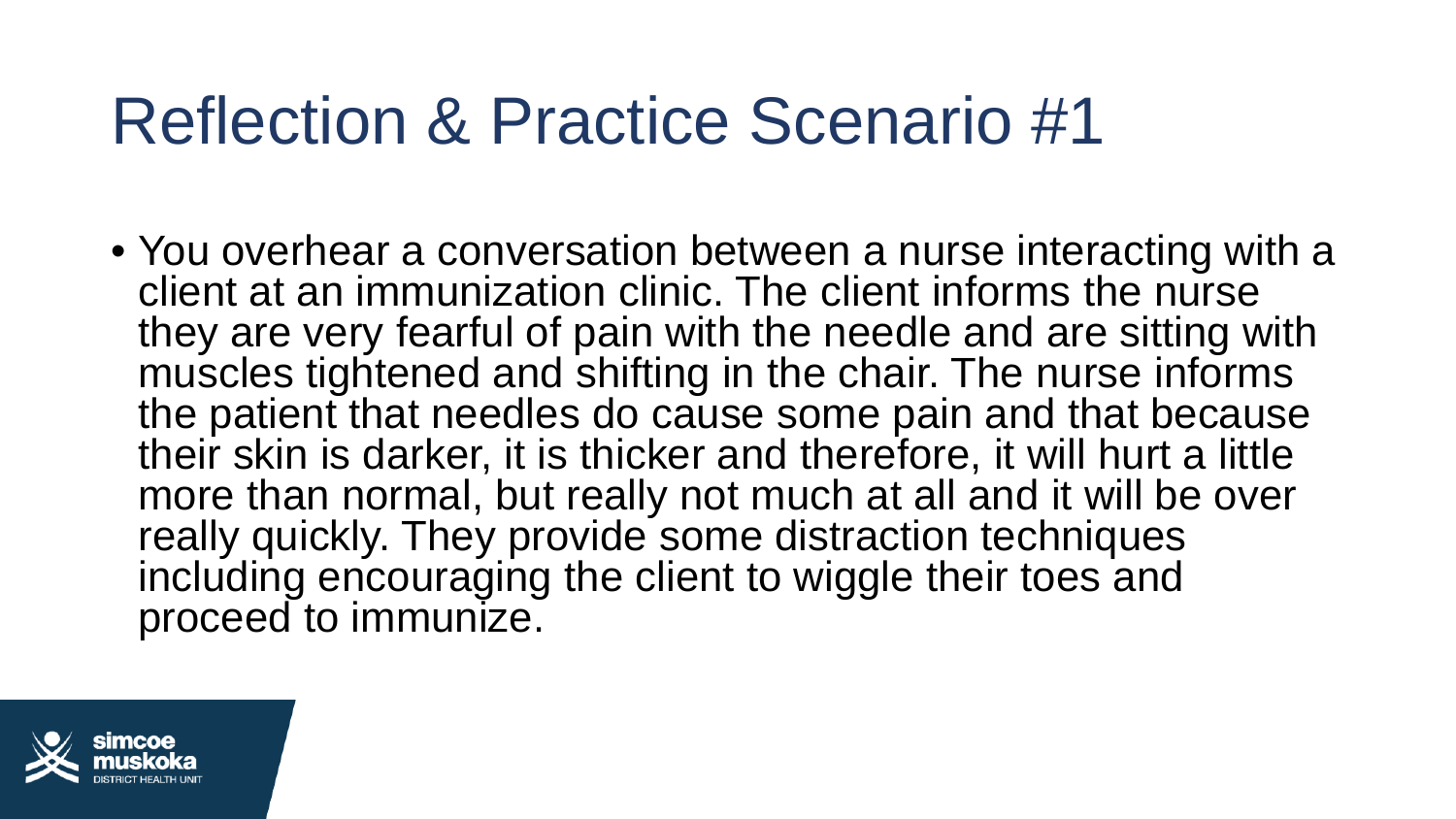### Practice Reflection Scenario #2

• A family with an 8-year-old male East Asian child has come into the COVID 19 immunization clinic. As a nurse you seek to establish a trusting nurse – client relationship with the parents and child. As you interact with the child you ask about their interests to build rapport. You ask the child if they play any sports. The child excitedly talks about being part of the local hockey team and that he scored a goal last game. You make a comment back congratulating him on the goal and say to the parents that it's so great that they have him sign up for hockey as you were expecting him to say soccer and what a great opportunity to have people from their culture involved in hockey

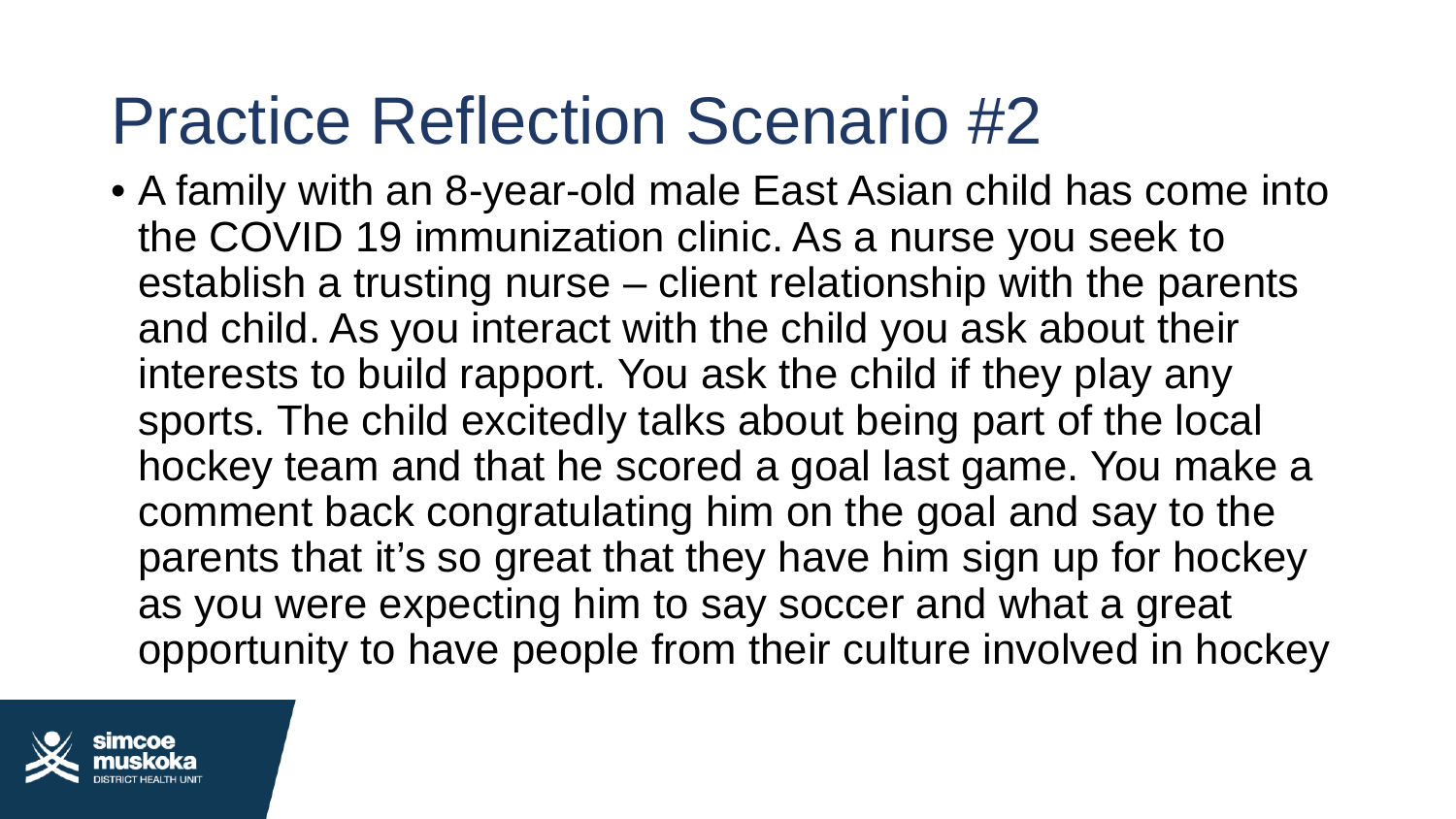### SMDHU

- Employee Conduct Policy Respect all colleagues, clients and stakeholders in the workplace and the community and treat co-workers, colleagues, and the public with dignity and respect.
	- Respect the right of others to make choices and to have opinions that reflect individuality and diversity.

#### Room to grow

Recognizing that the COVID 19 pandemic has revealed the inequities faced by those in racialized groups.

- Did you know that in Ontario and in Simcoe Muskoka during the first year of the pandemic COVID- 19 infection rates were highest in communities with higher level of ethno-cultural diversity.
- Did you know that across Canada there were significant increase incidents police reported hate crimes reported to policy <https://www150.statcan.gc.ca/t1/tbl1/en/tv.action?pid=3510006601>

SMDHU has committed to pursuing greater Indigenous cultural safety as an agency. SMDHU is also<br>considering next steps regarding our approach to ensure our employees, leaders, organization and services we provide are more explicit in our approach to anti-stigma and anti-racism more broadly.

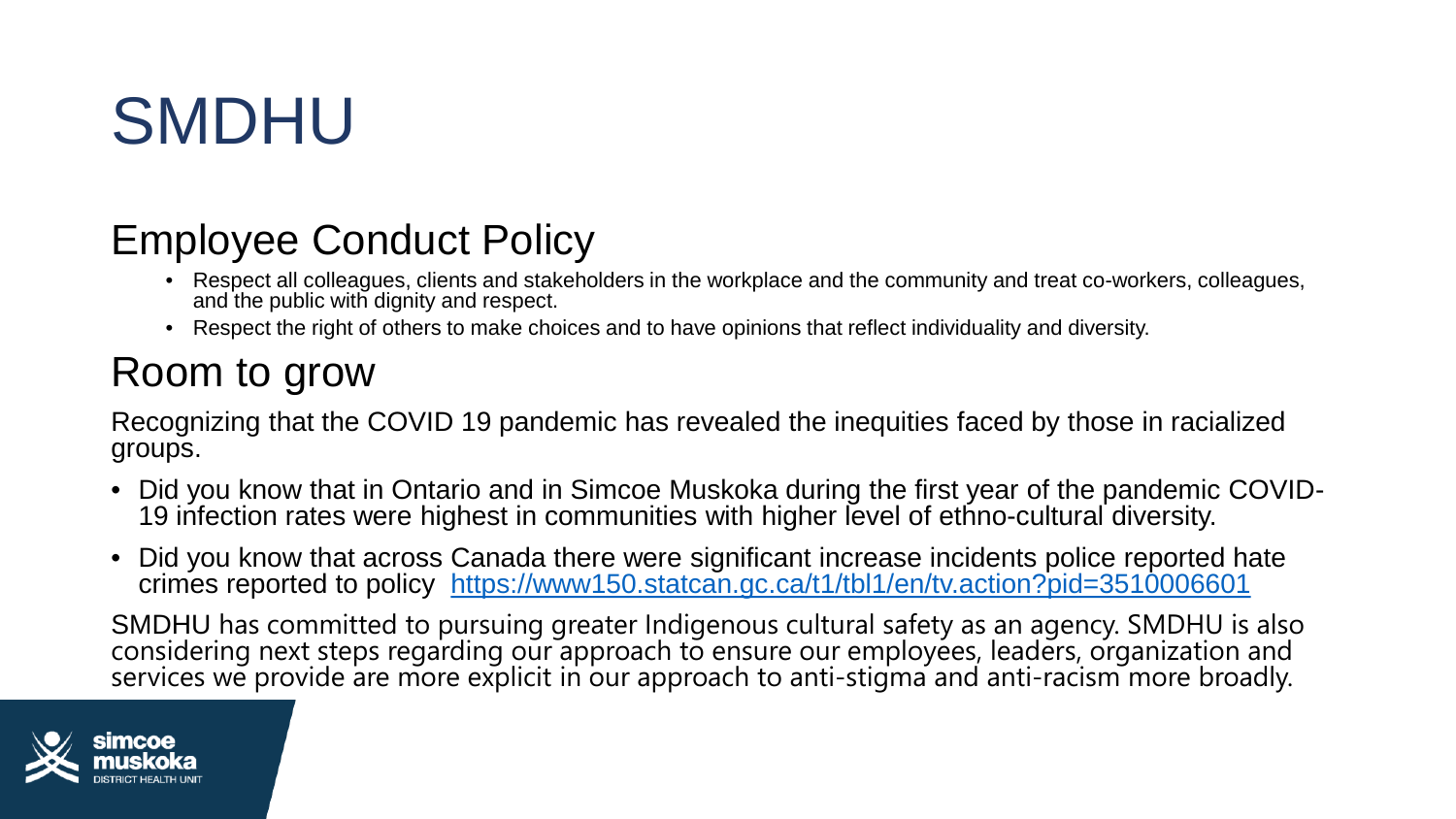### Additional Resources

- [Racism and Public Health -](https://www.cpha.ca/racism-and-public-health) CPHA
- [An open letter to CNA on the reality of racism in nursing](https://canadian-nurse.com/en/articles/issues/2020/august-2020/an-open-letter-to-cna-on-the-reality-of-racism-in-nursing)
- [Black Experiences in Health Care](https://www.mountsinai.on.ca/about_us/health-equity/pdfs/SHS-BEHC-report-FINAL-aoda-final.pdf)
- [Embracing Cultural Diversity in Health Care –](https://rnao.ca/sites/rnao-ca/files/Embracing_Cultural_Diversity_in_Health_Care_-_Developing_Cultural_Competence.pdf) RNAO
- SMDHU [Indigenous Cultural Safety Training & Education](http://intranet.smdhu.net/ToolsResources/indigenous-engagment)
- [Let's talk: Racism and health equity –](https://nccdh.ca/resources/entry/lets-talk-racism-and-health-equity) NCCDOH
- [Key Public Health Resources for Anti-Racism Action: A curated](https://nccdh.ca/images/uploads/comments/Key_public_health_resources_for_anti-racism_action_-_A_curated_list_EN_Final.pdf)  List

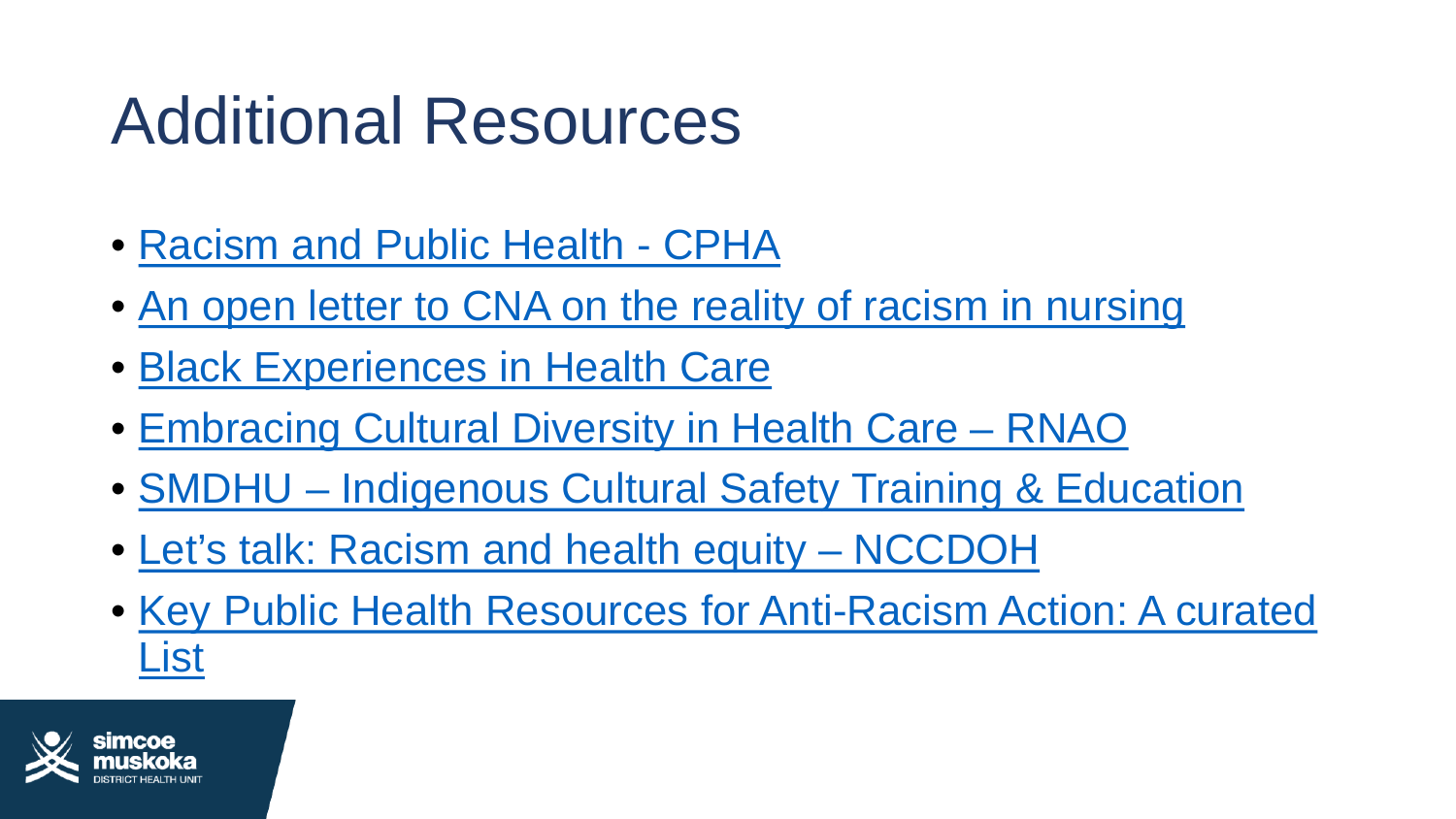# SDOH Data Collect in Immunization Clinics

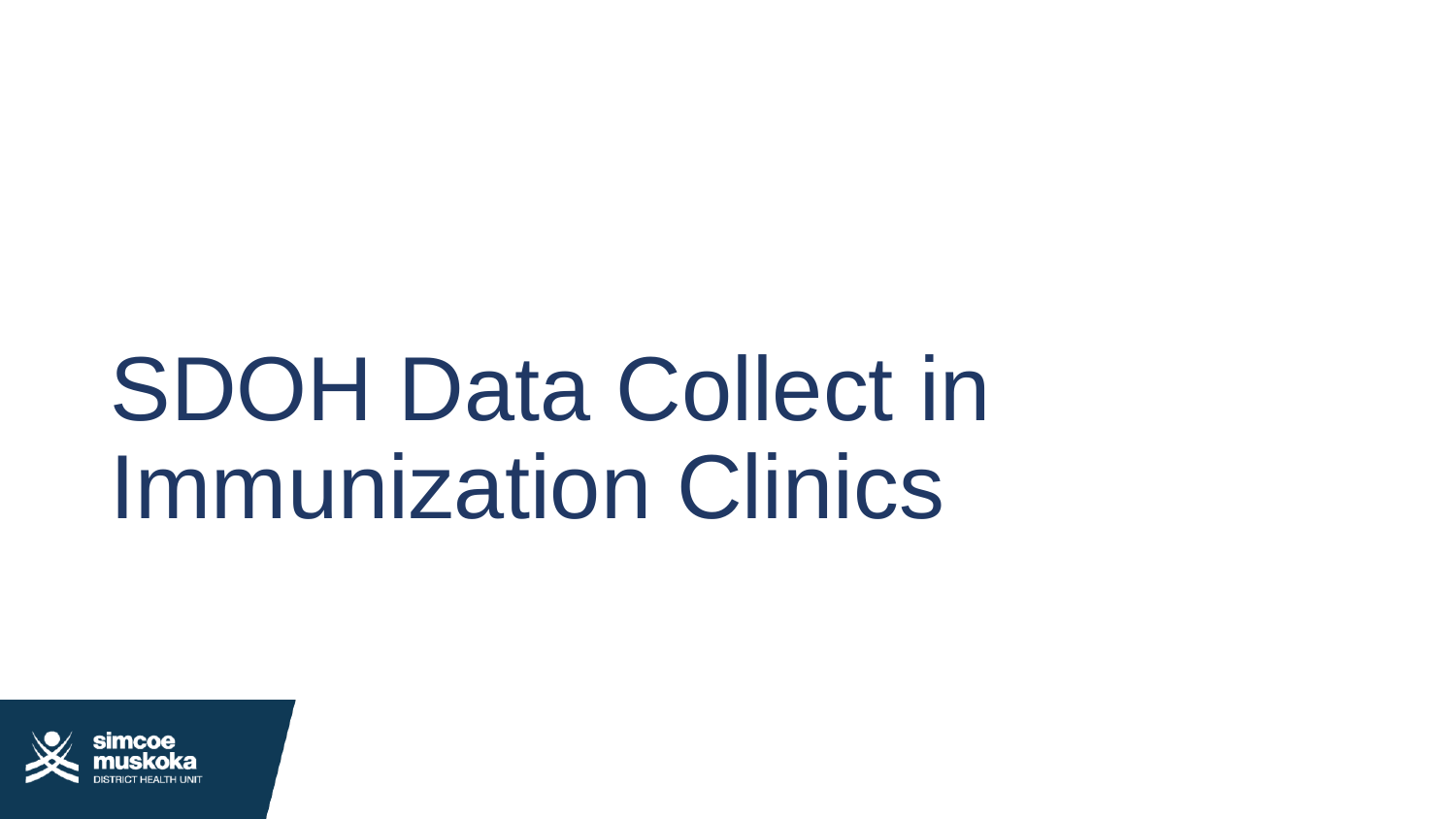## Why collect SDOH data including Race?

• The Ontario Human Rights Commission (OHRC) has pointed out that collecting and analyzing data that identifies individuals by their race, ethnicity, citizenship, sexual orientation, or similar factors can assist institutions or systems to protect and promote human rights. This type of data can be used to prevent or address systemic barriers to access to services, or to improve equitable service delivery and programs.22 When data is collected, tracked and analyzed for appropriate purposes, and using credible methods, it tells us a great deal about the experiences of those using health care services. Very recently, the OHRC called on the Minister responsible for the Anti-Racism Directorate to strengthen requirements for racebased data collection, including in health care, in order to advance human rights.2

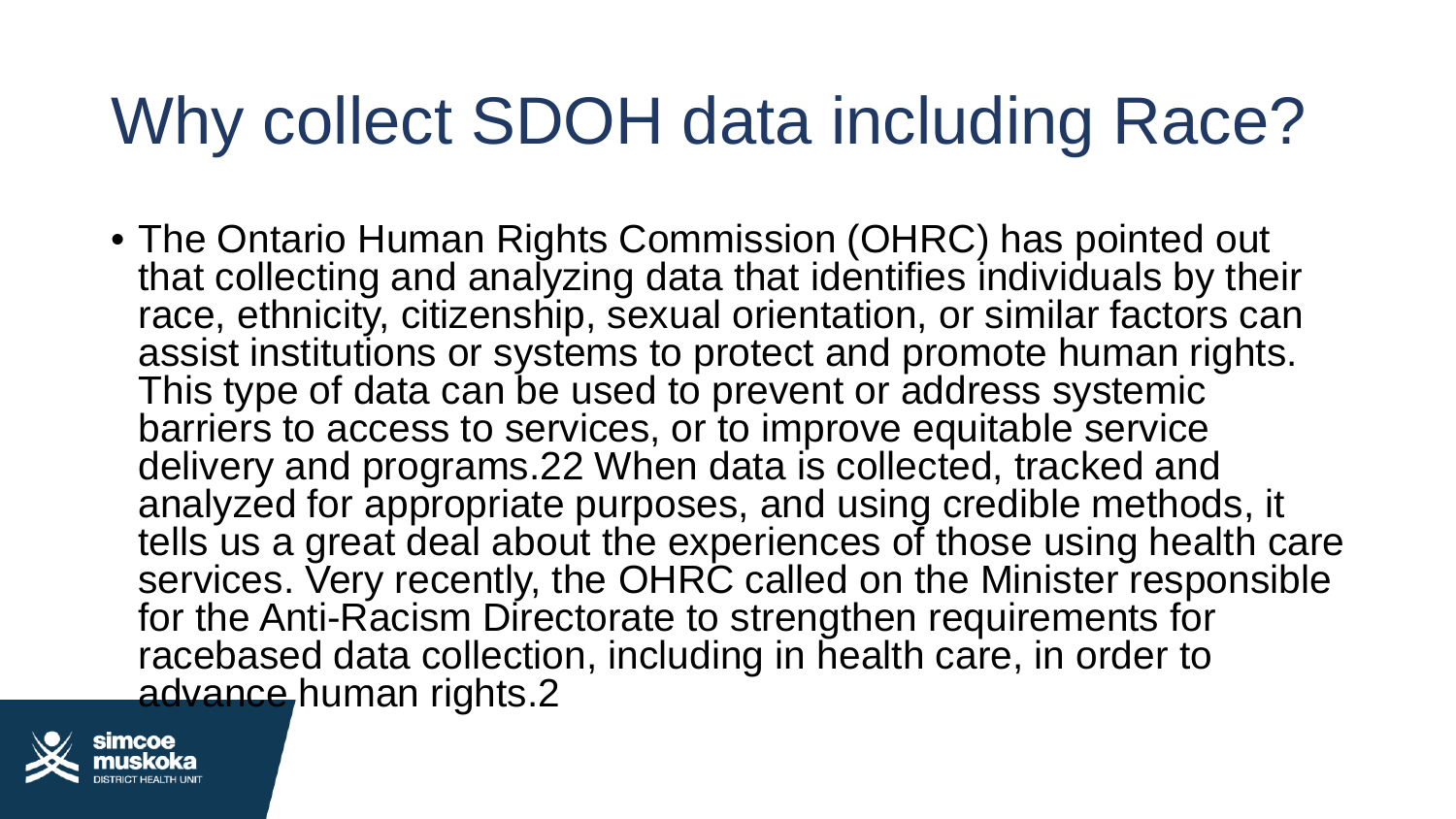#### **COVID-19 Vaccination: Socio-demographic Information**

NOTE TO CLIENT: The Ministry of Health has a few questions that will help us to know more about who is accessing the COVID-19 vaccine in Simcoe Muskoka, so we know where there is still need. Participation is voluntary. You may skip any of the questions and it will not affect your care. Your information will be kept confidential and will not be shared except in overall numbers/statistics. Are you okay to continue?



**TES** 

 $\blacksquare$  NO

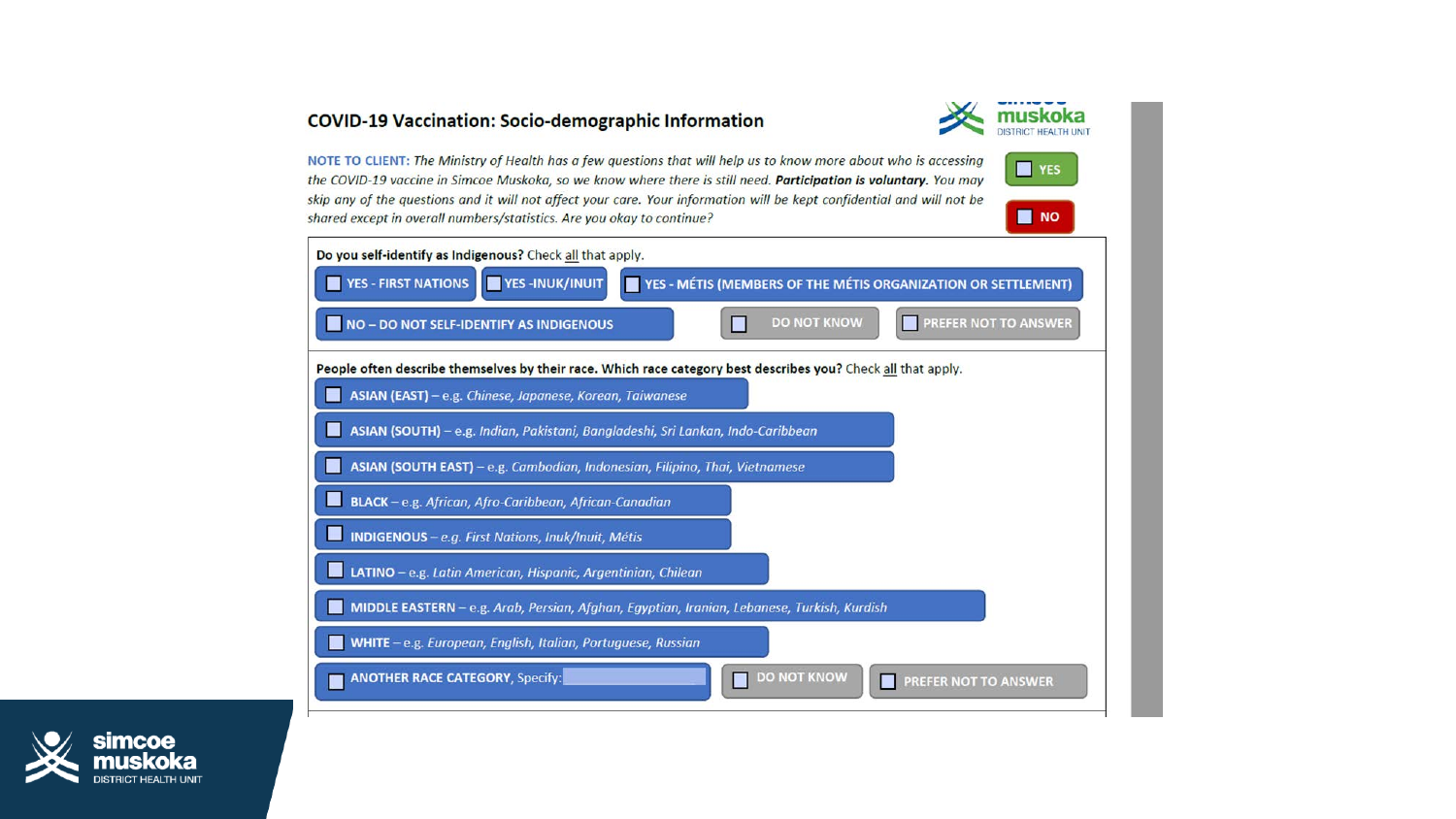